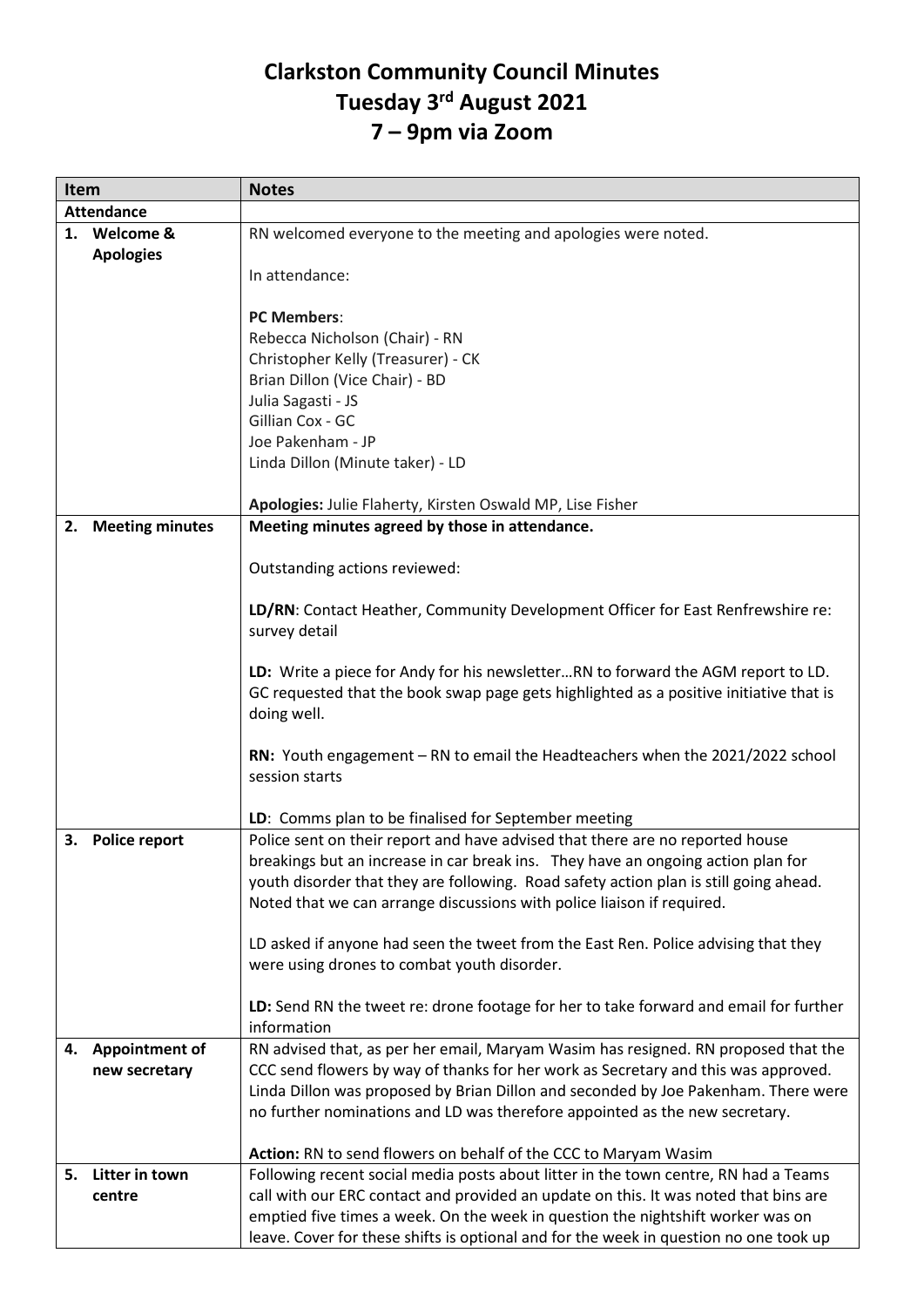|                                  | the Sunday shift. Logistics of the route are Thornliebank, Giffnock, Clarkston,<br>therefore it was later on the Monday before the High Street bins were emptied. The<br>street is busy with takeaways, especially during the school holidays and the issue is<br>not seen to be a regular one.<br>It was noted that new litter pick equipment has been purchased by ERC and there is<br>now an online proves for arranging litter picks.<br>RN: to organise a litter pick<br>RN: to follow up with David Miller re: link to form on website for organising litter pick<br>for JP<br>RN: Issue of lack of bins between Vardar and Greenwood Road/Carolside School to be<br>taken forward.<br>LD: draft comms for social media to highlight that we have had discussions with the<br>council                                                                                                                                                                                                                                                                                                                                                                                |
|----------------------------------|----------------------------------------------------------------------------------------------------------------------------------------------------------------------------------------------------------------------------------------------------------------------------------------------------------------------------------------------------------------------------------------------------------------------------------------------------------------------------------------------------------------------------------------------------------------------------------------------------------------------------------------------------------------------------------------------------------------------------------------------------------------------------------------------------------------------------------------------------------------------------------------------------------------------------------------------------------------------------------------------------------------------------------------------------------------------------------------------------------------------------------------------------------------------------|
| 6. Update on Tinkers<br>playpark | GC gave a full update on the Tinkers proposal.<br>Viridor application is a no go because we don't own or lease the ground<br>Funding application is being prepared for ERC Renewable Energy Fund. This is a<br>fund of £25k and we would need to raise 12.5% of this ourselves.<br>Timescales: ERC application to be in by the end of August, we would know by<br>$\bullet$<br>November, in time to raise funds at the Christmas stall. The installation needs to<br>be carried out within 12months of the funding being granted, and it would be best<br>to get everything to tie in with ERC planned upgrade to Tinkers - we're working<br>closely with Adrian at ERC to progress this application.<br>• ERC has agreed to maintain any new equipment that we manage to secure.<br>There's also a £10k lottery fund we could apply for at any point in the year, and we<br>could do this to get some specific teenage seating equipment that we have seen.<br>Fundraising plan required - JP suggested using some Clarkston Comm Council<br>$\bullet$<br>funds to purchase raffle prizes, such as theatre tickets. JS suggested a tombola too<br>for the Christmas stall |
|                                  | <b>Actions:</b><br>RN: Will email Vincent regarding updated constitution for funding application<br>RN: will email Andy Dunlop re stand at Christmas event                                                                                                                                                                                                                                                                                                                                                                                                                                                                                                                                                                                                                                                                                                                                                                                                                                                                                                                                                                                                                 |
| 7. Planning<br>applications      | St Cadoc's proposal - RN had an email from Crookfur resident regarding the St.<br>Cadoc's football ground proposal. The group agreed that we should not get involved<br>as this is well outside our boundary area.                                                                                                                                                                                                                                                                                                                                                                                                                                                                                                                                                                                                                                                                                                                                                                                                                                                                                                                                                         |
| <b>CCC</b> initiatives<br>8.     | Pamela Graham had proposed a community garden idea via Facebook - RN asked for<br>her to put in a specific proposal for it and the group agreed that this was an<br>appropriate way to progress with a request.<br><b>Planters</b><br>BD advised the planters are looking good, there has been some growth, but you<br>$\bullet$<br>can't see in them as the plants haven't grown upwards very much.<br>BD requested that if you are walking by have a look in and check how they are<br>$\bullet$<br>looking, if it seems that they need some water then put a message out on the<br>group for someone to do this if you can't.<br>CK confirmed a small budget to buy some plants for the remaining planter as we<br>٠<br>are getting nothing more from the community growers' network.<br>An email from LF was read out in relation to an update on the planters<br>$\bullet$<br><b>Actions:</b><br>LF: will email Andy regarding posters for the front of the planters.                                                                                                                                                                                                 |